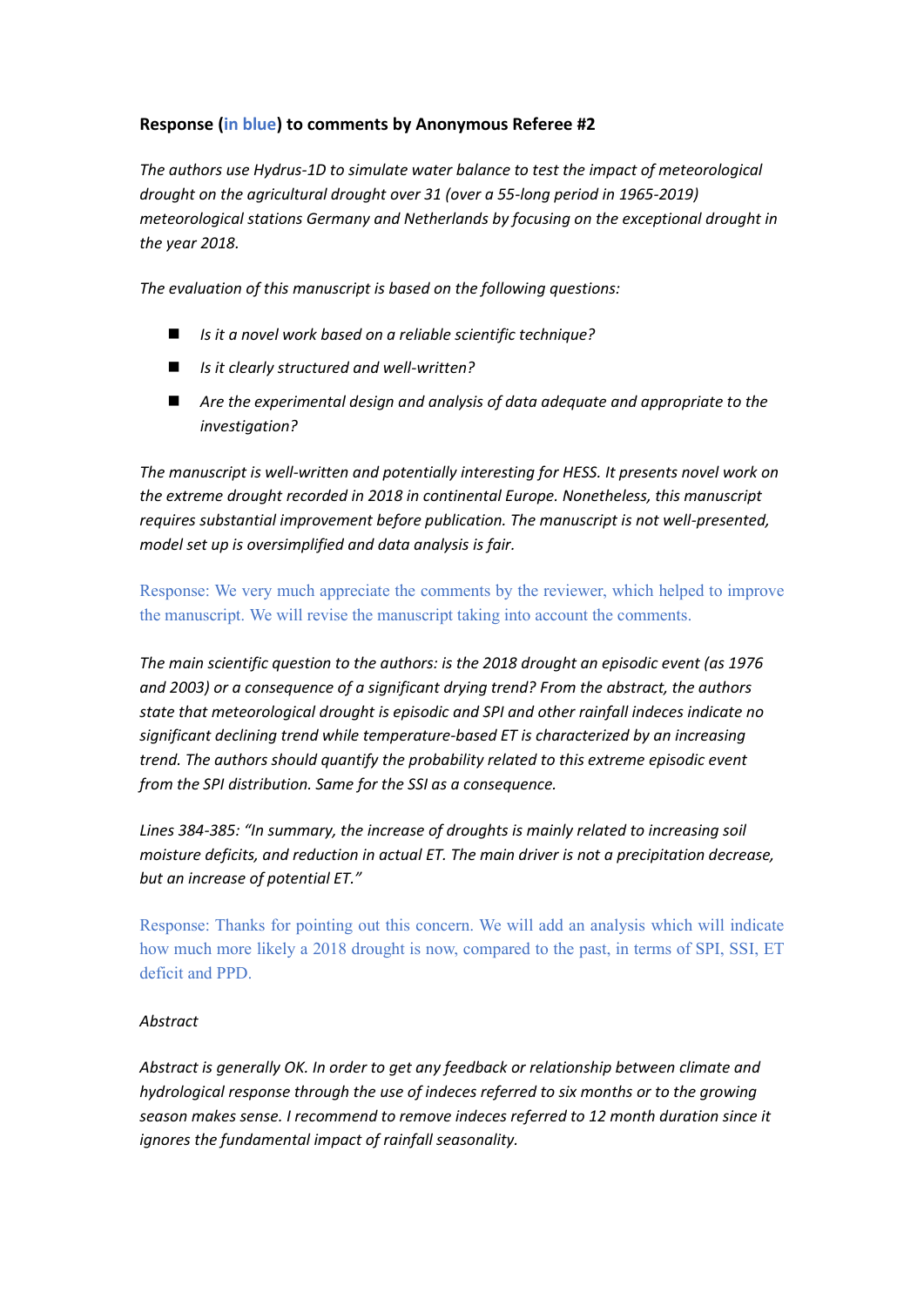Response: Thanks for the suggestion by the reviewer. We prefer to keep indices for the 12 month duration period, as we see that especially 6-month duration drought in summer increases related to increased potential ET, whereas 12-month duration drought is less subject to change. With respect to the SPI and SSI trends in the figure 5, they are trends for the 12-month time period instead of the 6-month period. We will add 6-month SPI and SSI trends in the revised supplements and new text in the MS in an effort to clarify the use of the two time scales.

#### *Introduction*

*The state-of-the-art is well written. I list other interesting references on meteorological and agricultural droughts. Please see and comment about soil moisture index (Hunt et al., 2009)*

Response: Thanks. We will include the recommended references.

*1. Data and Methodology*

The authors should specify that the grass-reference potential evapotranspiration,  $ET_0$  is *converted into crop-specific potential evapotranspiration, ET<sup>c</sup> by using a time-variant crop coefficient, Kc. Then, ET<sup>p</sup> is partitioned into potential transpiration, T<sup>p</sup> and potential evaporation, E<sup>p</sup> by using a time-variant leaf area index, LAI.* 

Response: We will clarify this in the revised version of the manuscript and also include the equation used to calculate potential ET according Penman-Monteith, and the parameters adopted there.

*Moreover, root depth is time-variant is the crop is annual and root distribution across the root zone needs to be specified. Actual evaporation, E<sup>a</sup> and transpiration, T<sup>a</sup> are calculated in Hydrus-1D depending on soil surface and root zone pressure head values, respectively. It is therefore clear that the simulation of ET<sup>a</sup> depends on time-variant crop characteristics and local soil hydraulic properties. In lines 174-177 I understand that Kc is ignored, LAI and root depth are considered as 2.0 (or 2.88) and 50 cm, respectively. The soil hydraulic properties should be ideally measured. If direct measurements are not available, it is highly recommended to use PTFs based on silt, clay, sand contents, bulk density and organic matter (Weihermüller et al., 2021; Nasta et al., 2021). This study is basically a sensitivity analysis by considering that the spatial variability is quantified only in terms of soil texture classes (the van Genuchten's soil hydraulic parameters are crudely derived from tabulated values in Carsel and Parrish, 1988 in Table 3) and vegetation (assumed pastureland over the 31 stations) characteristics are constant in time and uniform in space.*

Response: The five soil types are representative for the domain because they cover well the soil texture triangle and for each location calculations are repeated for these five soil types, covering different possible conditions near the measurement sites. It can be expected that in a region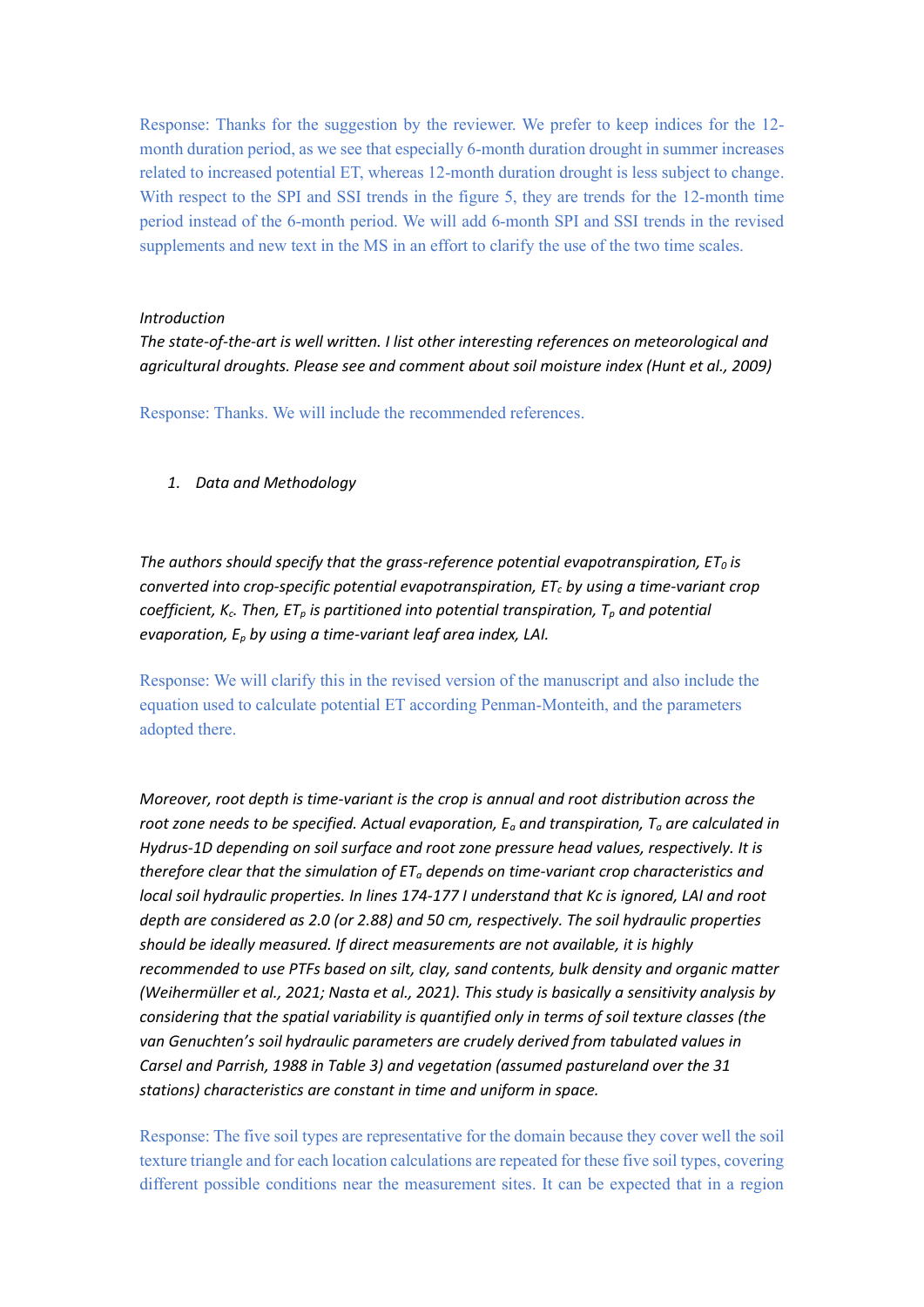around a measurement site all these different soil types are present. In this study, our main objective is not to determine for each location as good as possible what the soil moisture and evapotranspiration conditions were in 2018 (and other years). This would require the use of all possible information sources including remote sensing information on soil moisture and vegetation states, precise soil and land use land cover information, among others. Our objective was to make a standardized comparison with past years and past droughts. For the further past, especially before the year 2000, remote sensing information is not of good quality, and a data based comparison is not possible. This is the reason why we used a model based comparison, covering all possible soil types.

The pasture was chosen because in this case it is known that all 31 meteorological stations are default located on a pasture. However, we agree with the reviewer that in a similar manner as for soil types, it would have been possible to cover different vegetation types (e.g., grassland, crop land, forest). To some limited extent we took different vegetation states into account by performing calculations with two different LAI time series. We decided not to include simulations for different vegetation types given the large amount of information already included in the paper, and also because we found that for the five different soil types, the drought trends and ranking of the drought years were hardly affected by soil type, in spite of the fact that absolute soil moisture contents showed large differences between soil types. This is also the reason why we did not consider time dependent root zone distributions. For the two LAI time series smaller differences among sites were observed, and the ranking was not affected. We already included a discussion on the impact of vegetation type on the results, pointing to the fact that for deep rooting vegetation rankings could be affected. However, we consider that our model-based comparison already covers many different conditions and think that a further extension is beyond the scope of this manuscript, and will not affect the main conclusions of this paper.

We will improve the clarification of the objectives in this paper, and specify that we want to perform a standardized comparison between years based on a model, to cover different conditions and in particular different soil types. However, a further extension to many different vegetation characteristics is beyond the scope of the manuscript and it is not expected that the main conclusions will be affected by it.

*In Eq. 2 remove P and ET from the Richards equation. P and E<sup>p</sup> are the climate forcings on the upper boundary. T<sup>p</sup> is reduced to Ta through the sink term, S in Eq. 2*

Response: Thanks, we will modify this.

#### *1. Results*

*Line 261: The strongest decrease in precipitation is in southern Germany (-2.2 mm/year) sounds really insignificant if compared to its mean annual value. From Fig. 2d, I see that the trend is from 800 mm/year (or so) to almost 700 mm/year (or so). Please explain.*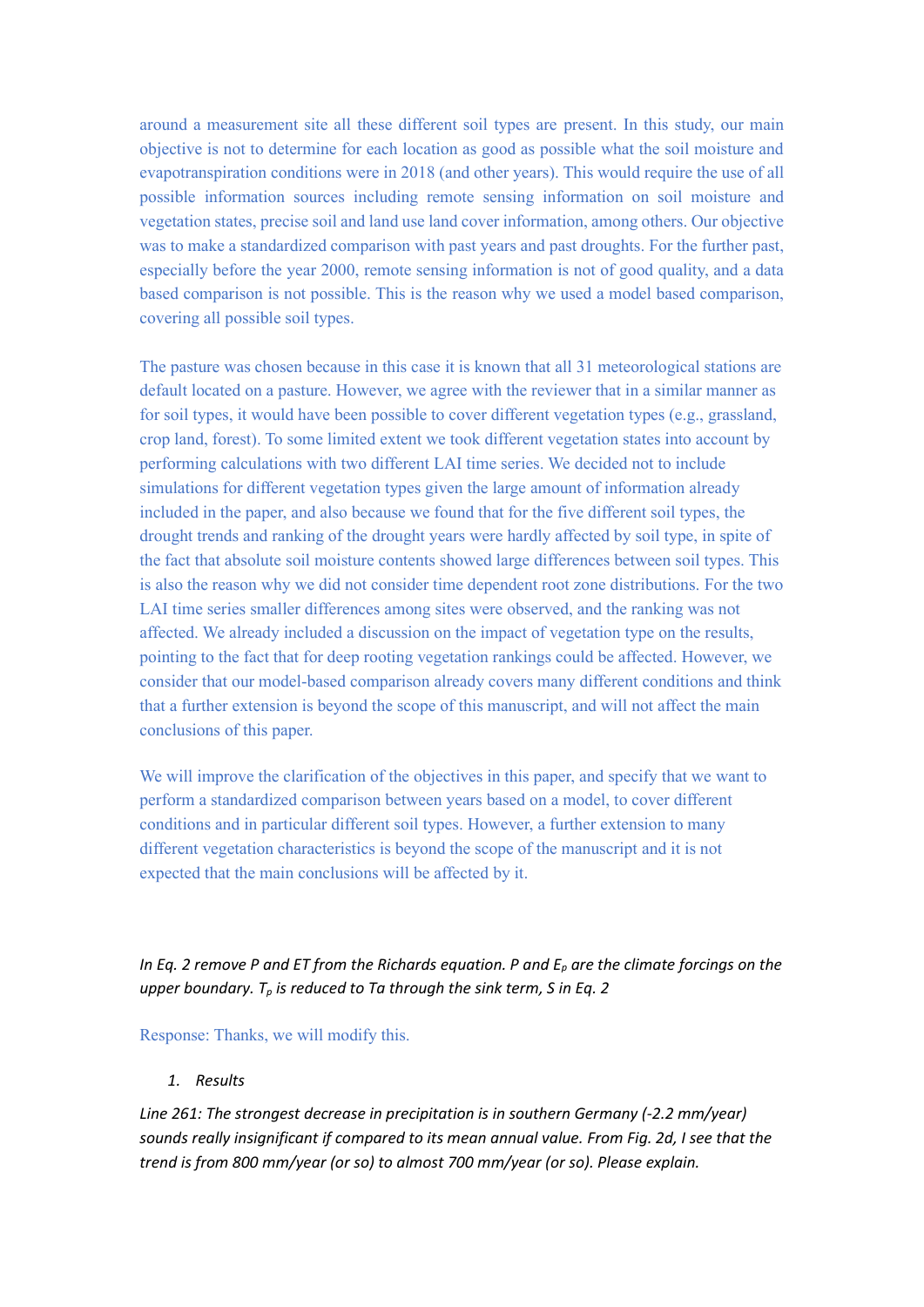### *Same problem for ET trends (Fig. 3)*

Response: We will clarify this in the manuscript and indicate that although a change of 2 mm/year seems to be small, this mounts to quite a large change over the considered time period.

# *To tell the truth, I don't understand Fig. 7 and description of Fig. 7. Please, improve the presentation*

Thanks for the comment. We wanted to introduce this section with a general overview on how exceptional the year 2018 was from a meteorological point of view. We made the analysis on the basis of the ranking of the year 2018 in the complete time series of 55 years, for the different meteorological variables which influence drought. We will improve the description and discussion of Figure 7 in the text.

#### *1. Discussion*

### *Please, be more critical and evidence if there is room for future improvements*

Response: We will extend the discussion and will discuss the limitations of the model, and the possibilities to improve the analysis in the future with different model types. We will also discuss additional variables which could be analyzed with more complex models, like for example crop yield. On the other hand, we will discuss in the revised version the limitations of such a more complex, integrated model.

### *References*

*Hein, A., Condon, L., Maxwell, R. 2019. Evaluating the relative importance of precipitation, temperature and land-cover change in the hydrologic response to extreme meteorological drought conditions over the North American High PlainsHydrol. Earth Syst. Sci., 23, 1931– 1950, 2019*

*Hunt, E.D., K.G. Hubbard, D.A. Wilhite, T.J. Arkebauer, and A.L. Dutcher. 2009. The development and evaluation of a soil moisture index. Int. J. Climatol. 29:747–759. doi:10.1002/joc.1749*

*Martínez-Fernández, J., González-Zamora, A., Gamuzzio, A. 2015. A soil water based index as a suitable agricultural drought indicator. Journal of Hydrology 522, 265–273*

*Nasta P., B. Szabó, N. Romano. 2021. Evaluation of Pedotransfer Functions for predicting soil hydraulic properties: A voyage from regional to field scales across Europe. Journal of Hydrology: Regional Studies 37, https://doi.org/10.1016/j.ejrh.2021.100903*